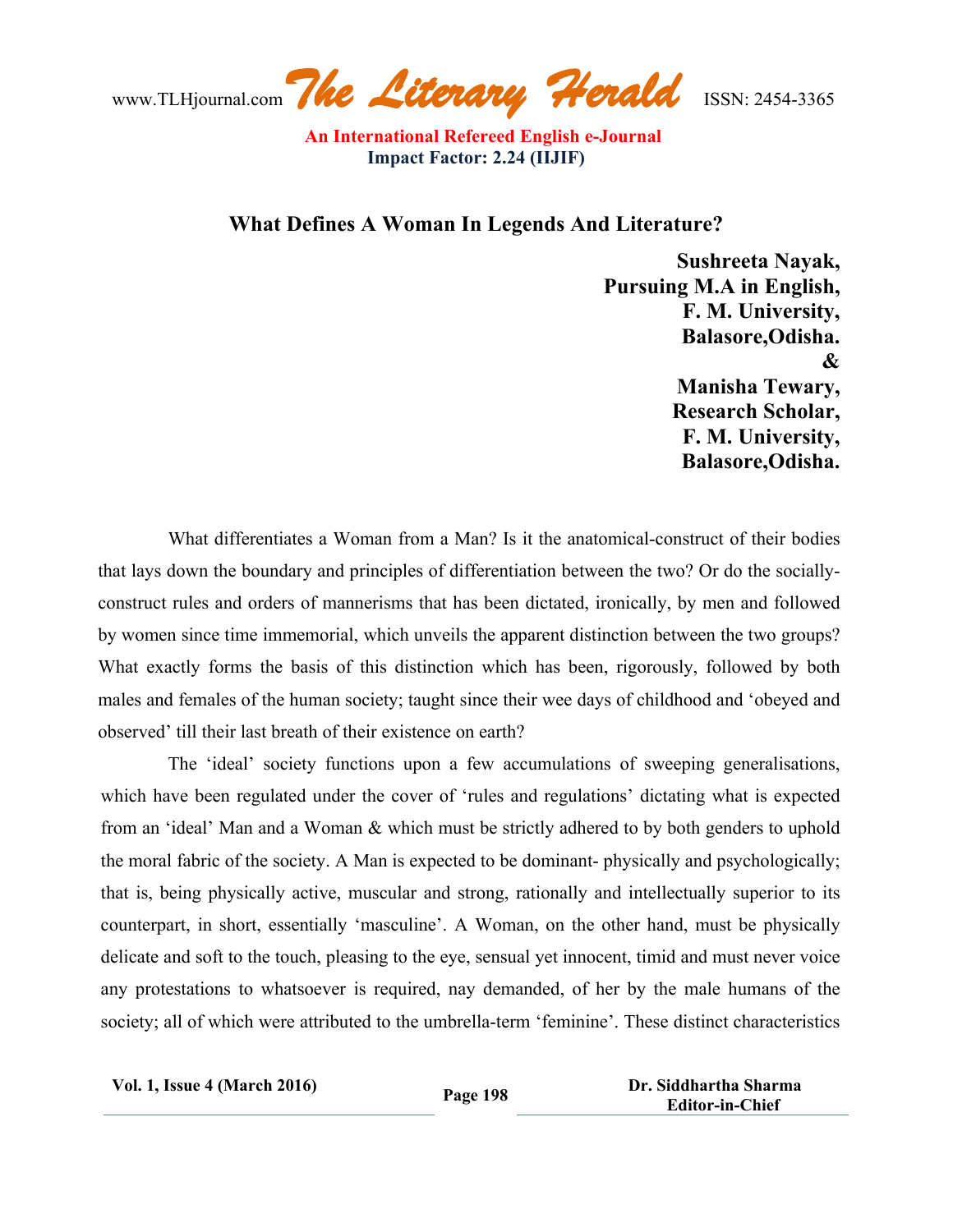www.TLHjournal.com*The Literary Herald*ISSN: 2454-3365

have been followed by the generations of civilisations, rigorously and blindly. But, to what extent, are these generalisations upon humankind in the disguise of 'social norms' valid and accurate representation of humans? Has not such principles, followed and propagated, by the society, rendered the 'ideal' society into a patriarchal world?

These notions of 'social norms' has, inevitably, seeped into the realm of Literature. The world of Literature, till recently, had long been dominated by the male writers of the subsequent eras. The female characters, hence, were observed and depicted by the men of the literary establishment in broad strokes of generalities. They were either seen as quintessential virtuous, innocent, sensuous, meek and flawless to a fault; or they were the epitome of evil temptress- the female character who is extremely sensual but possess questionable sense of morality. The former were the projections of the men's desires, the latter were the legends upon which men's sweet nightmares were built. The former is the gentler, and weaker, sex; whereas, the latter, is a villain.

These idealised and nightmarish versions of Female were promoted in the myths and mythologies, long before the advent of the genres of Literature we read now. The Male deities were the example of strong, just, benevolent and valiant warrior- Odin and Thor of the Norse mythology, for instance, or the powerful Zeus, the unimaginably strong Hercules. However, the female deities were a different species, as treated in various Mythologies, the ranged from the angelic and virtuous to the maleficent and destroyer of humankind. The 'pure and proper' female as established in mythology were the popular Muses of the art, Aceso- the mythological figure personifying the 'healing process', so on and so forth. On the flip side, there were several female mythological characters who were considered to be the personification of ,as mentioned above, the 'Evil Temptress', popular of whom were Circe, Siren, Nemesis, Helen and numerous other such mythological figures.

It is, therefore, of little doubt that Literature, which draws heavily upon such legendary myths, could ignore the well-laid path of general distinction between male-female dynamic and the dichotomy of female characters. The women were simply an 'idealised' version of women,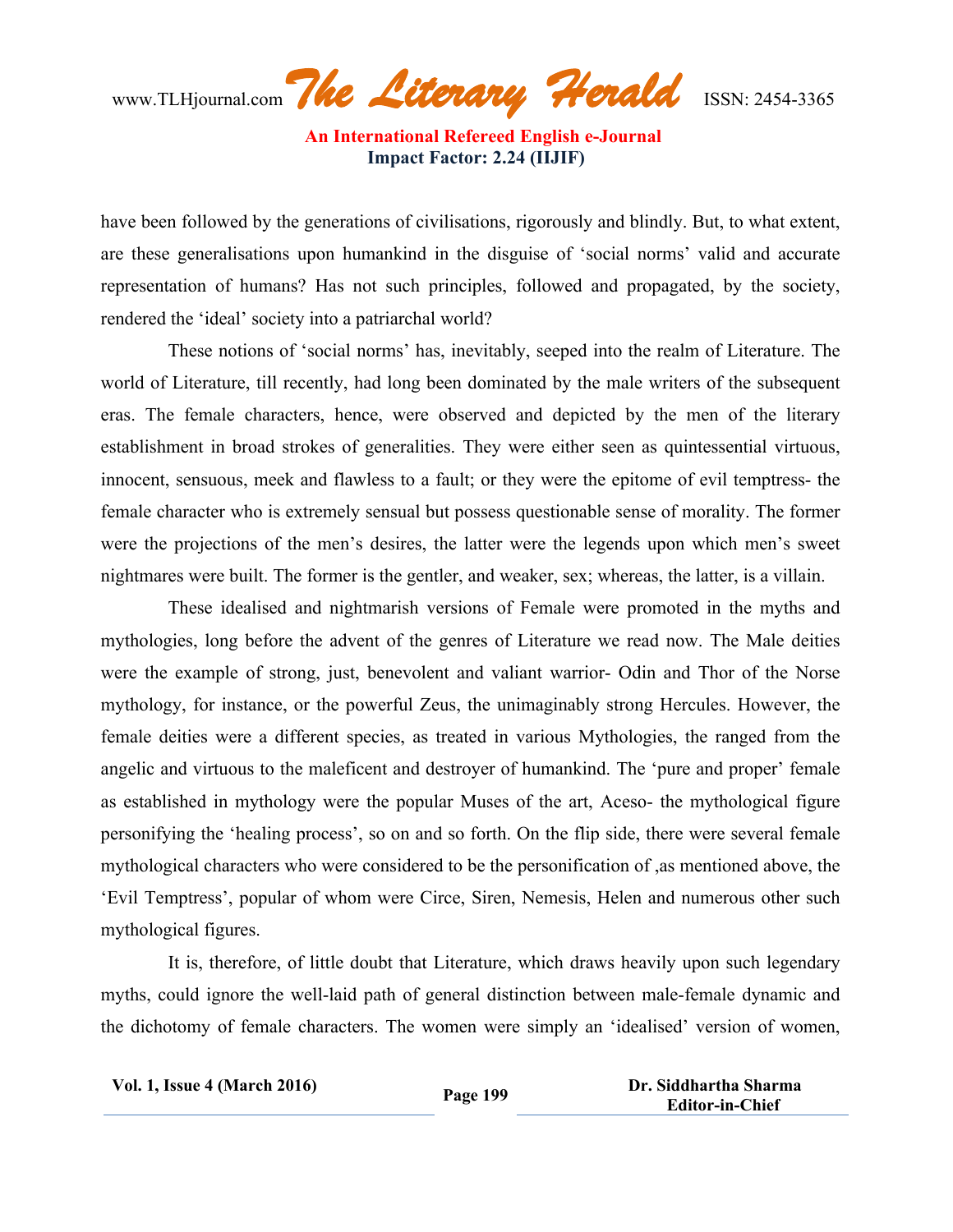www.TLHjournal.com*The Literary Herald*ISSN: 2454-3365

rather than real-life persona. Say, the poems of Lucy, in the works of William Wordsworth, the character, Lucy, is never given an identity (which is a much speculated upon topic amongst critics and readers, alike) - a recognisable face or true-to-life characteristics. In the poem, 'She Dwelt among the Untrodden Ways', she is described as a 'A Maid whom there were none to praise' and 'a violet by a mossy stone' which is 'half-hidden from the eye'. Accurately so, scholar John Mahoney states, Lucy is a "hidden being who seems to lack flaws and is alone in the world"; completely unknown and hence, insignificant in the public arena of the real world.

A similar pattern emerges in the poems of other Romantics, where the female characters were the idealised, and often exotic, characters, not real-life individuals, and in terms of male-ego, as is seen in the poem 'Endymion', penned by John Keats, in the character 'Cynthia'. Or, the evil temptress who brings about the destructions, as is evident in Keats' poem "La Belle Dame Sans Merci", in which a seductress is perceived as a threat to the mankind, thus, must be destroyed by the said patriarchal society.

In the genres of dramas, through the subsequent Ages, the plays mirrors the manners of the era the playwright lived in. In the Shakespeare's play, 'The Taming of the Shrew', the main character, Petruchio resorts to several tactics and mental games to 'tame' his wife, several of which included starving Katherine or depriving her of her much required sleep. These behaviours are today accurately seen as domestic abuse. In the final scene when Katherine has been 'wagered' on bet by Petruchio (as if she were a mere possession, not a living human) to display who has the most 'obedient' wives of all, she lectures other women character in her soliloquy, as to how it is a woman's duty to be submissive and obedient to their husbands in all matters of their home.

This begs the question, are we, women, are nothing but a means to stoke the egos of the males? Are we simply to be subordinate to their husbands, 'tamed' as though we were domestic pet? Are we to sacrifice our own liberty and independent opinions and existence to accommodate the egoistical ambitions of the males?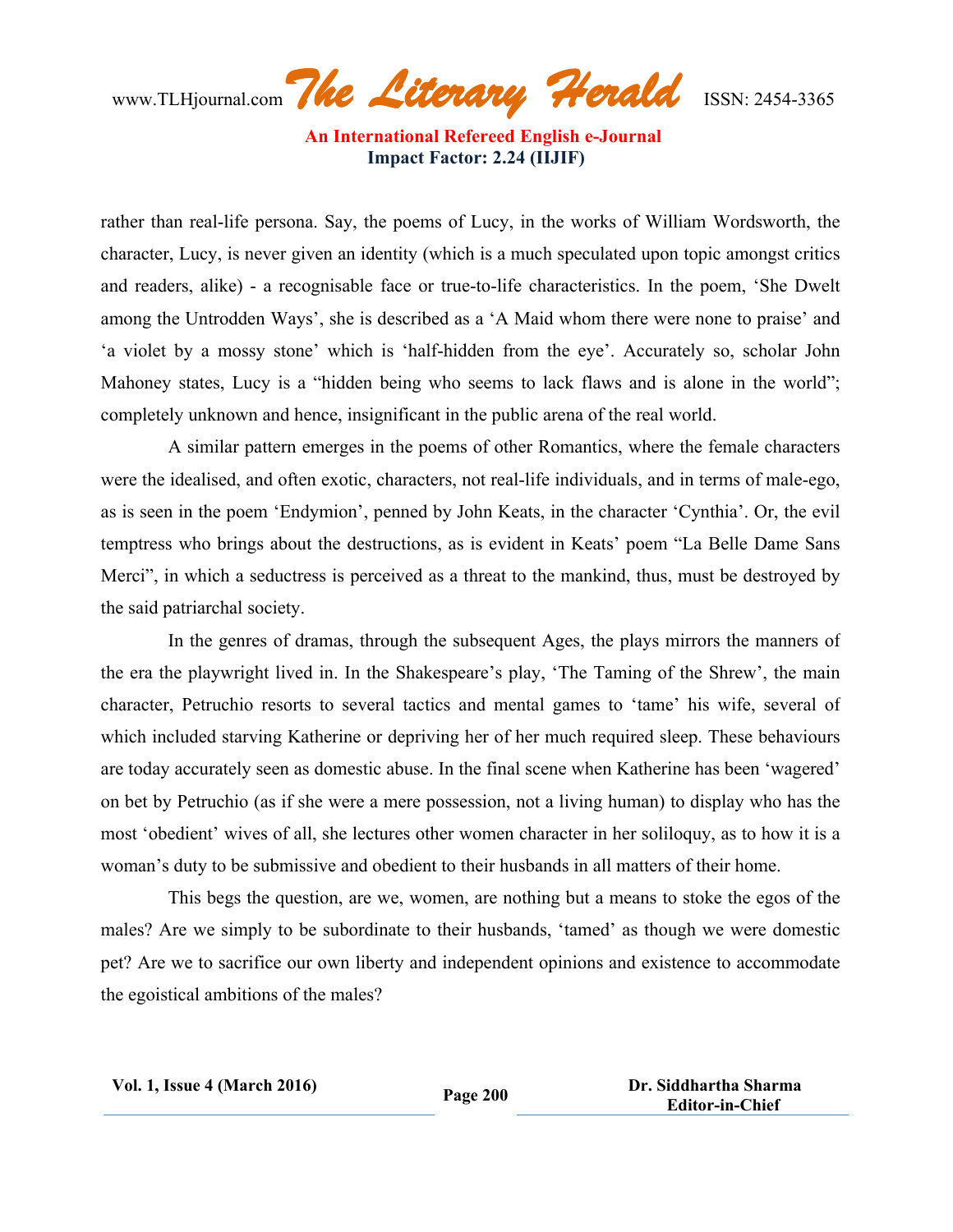www.TLHjournal.com*The Literary Herald*ISSN: 2454-3365

These clichéd representations of females, thrust upon womankind, are challenged by certain writers throughout the history of Literature, be it through the plays or novels. The play written by William Congreve, 'The Ways of the World', sketches a strong-willed, intelligent, independent yet beautiful and charming female character, Millamant, who knows her mind and is unafraid to speak it. She is aware of her rights as an individual and hence, sets out to strike a few agreements, which will ensure the security of her liberty, before she accepts the marriage proposal of her suitor, Mirabell. She says: "My dear liberty, shall I leave thee? My faithful solitude, my darling contemplation, must I bid you adiue?... My morning, thoughts, agreeable wakings, indolent slumbers, all ye douceurs, ... Adieu -- I can't do it, 'tis more than impossible." She asks to her own righ to her waking and sleeping time, to decisions to entertaining her guests or not. She is the example of a woman who is zealously passionate about her rights as a human, post marriage. Relative portrayals of strong, intelligent and capable female characters are evident in the novels penned by several female authors, who strove to highlight the bias and injustices of the patriarchal world. Take for instance, the novels composed by Jane Austen. The titular characters are mainly females in her works, who are as intelligent and witty and competent as their male counterparts, and who voice their views without hesitations. We see the evidence of these features in Elizabeth (Pride and Prejudice), or Marianne Dashwood (Sense and Sensibility). They are just as educated and capable of holding their forts in the battle of wills as the men, while surviving in a maledominated world. But in portraying such memorable characters, Jane Austen does not shy away from bringing to or notice the gender bias and prejudices of the 18th and 19th centuries. She sketches how a female, no matter how efficient she may be, she was still expected to marry a wealthy bachelor to climb the social ladder. This clever fusion of admirable female characters in the midst of male-dominated society is what made her works timeless literary works.

A woman is simply not just as proficient in the ways of the world as men, but she is equally skillful and is right at home occupying the seat of power & authority. This is the kind of fiercely passionate, self-reliant and powerful character in the drama, 'The Duchess of Malfi' by

| <b>Vol. 1, Issue 4 (March 2016)</b> | Page 201 | Dr. Siddhartha Sharma  |
|-------------------------------------|----------|------------------------|
|                                     |          | <b>Editor-in-Chief</b> |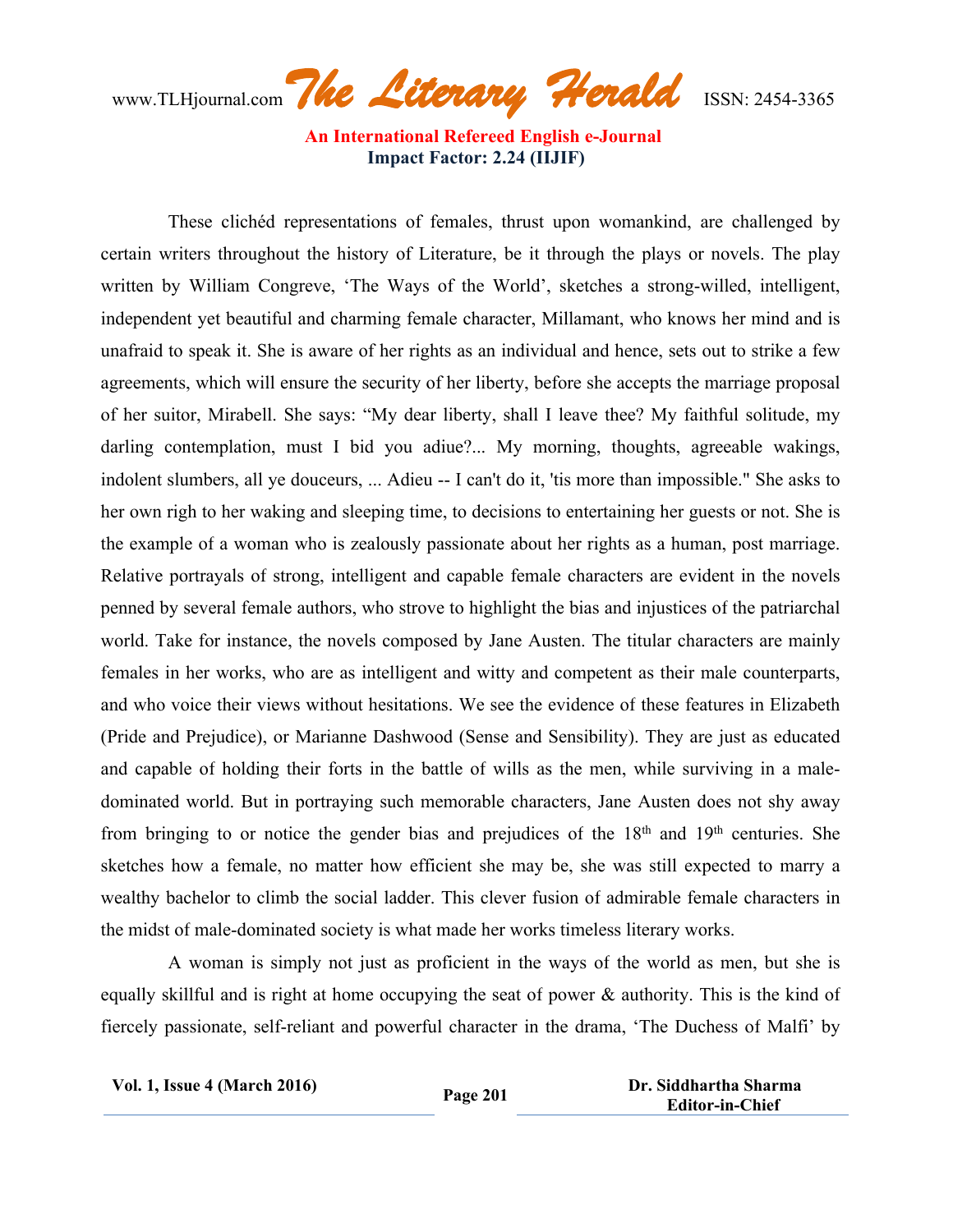www.TLHjournal.com*The Literary Herald*ISSN: 2454-3365

John Webster. The Duchess holds a powerful position in her province, the highest, in fact. This admirable character, a widowed mother too, is open about her desires to re-marry, preferably a steward in her court, Antonio Bologna. These are the characters who display the often aspects of women, which are suppressed and oppressed for fear of being reproached and rejected in a world that is dominated by males. One might ask, 'but what is the harm in drawing an ideal and morally superior character? Doesn't it portray the womankind in a positive light?'

In drawing the character of a female in lofty and idealised notions, the writer objectifies woman as a vessel for male's pleasures. This is no more evident than in the poem 'The Angle in the House', composed by the Victorian poet Coventry Patmore, which stated the verses:

"Man must be pleased; but,

Him to please

Is woman's pleasure; ...."

These compartmentalisation of the roles and value of the existence of females, reduced to the objects of desire of men, is contested by Virginia Woolf in her work 'Professions for Women', where she kills the phantom which she named after the aforementioned poem, 'Angels of the House'. The 'Angel of the House' was the quintessential female as viewed and expected by the society of women- the virtuous, husband-obeying female whose responsibility is limited to the confines of the house she lives in and family she hails from. And, this is the 'phantom'- a woman in gender; is the much prescribed role of the female that hinders them from pursuing their interests in making carers outside the threshold of their homes. In the text, Woolf, metaphorically, kills this phantom- the hindrance between her and her ambition to complete her literary work.

The phantom- given the gender of a woman- represents the dichotomy of a female nature, which was addressed in the work 'Madwoman in the Attic', by Susan Grubar and Sandra Gilbert. Their book discussed the thesis 'Madwoman in the Attic', the basis of which was drawn from the character, Bertha Mason, from the novel 'Jane Eyre' composed by Charlotte Bronte, which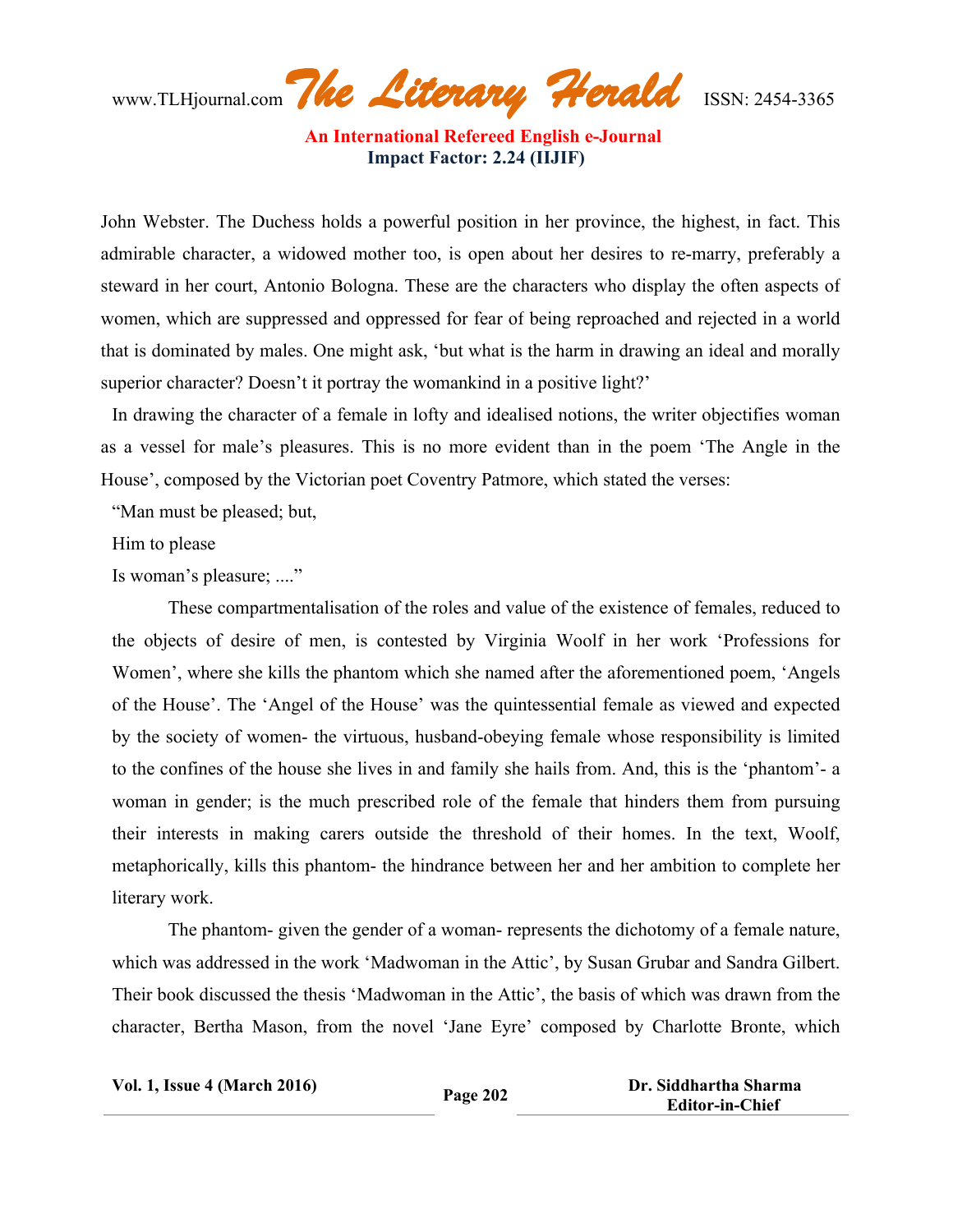www.TLHjournal.com*The Literary Herald*ISSN: 2454-3365

depicted a rebellious, uncontrolled, insane woman caged in the attic of the house of the titular character, Mr. Rochester- her husband. She is the dark contrast to the dazzling illustration of the main character, Jane Eyre; who is portrayed as calm and morally superior to the rest of the persons in the novel. Bertha is even dehumanised to a 'beast' in the descriptions of the following lines:

"*What it was, whether beast or human being, one could not, at first sight tell: it grovelled, seemingly, on all fours; it snatched and growled like some strange wild animal."*

But are Jane and Bertha so dramatically contrary to each other, or are they more similar than which meet the eye? Is it necessary that a woman must either be wholly 'good' or entirely 'evil', having only one set of qualities, and not a fraction of the other? Are female characters, pigeonholed into two different categories, separated into two different zones, inhabited in two separate bodies the true depiction of a real-life women?

Gubar and Gilbert, in their work urged the readers to break free of such clichéd re-telling of women, to rise above the patriarchal dichotomy that has been used to categorise the women as either the Angel or the Evil Seductress, asking us to see the women as human who can possess two different aspects, of both good and evil, being equally calm and rebellious when needs be.

Such standardisation of the females was also challenged by several critics through the Ages, from the Virginia Woolf to Gayatri Spivak. They disputed and debated the stereotyping of female characters in Legends and Literature through several phases of what is collectively known as the 'Women' Movement', or as popularly known as 'Feminism'

In the First Wave of this Movement, a group of women comprising of authors, namely, along with Virginia Woolf whose notable works with regards to this movement are 'A Room of One's Own', ' Professions for Women', Olive Schreiner's 'Women and Labour', John Stuart Mill's 'The Subjection of Women', so on and so forth. Notably, almost a century ago, Mary Wollstonecraft had published a book 'A Vindication of the Rights of Women' (1792), which could be regarded as the first of Feministic text, discussed the offensive depiction of female

| <b>Vol. 1, Issue 4 (March 2016)</b> | Page 203 | Dr. Siddhartha Sharma  |
|-------------------------------------|----------|------------------------|
|                                     |          | <b>Editor-in-Chief</b> |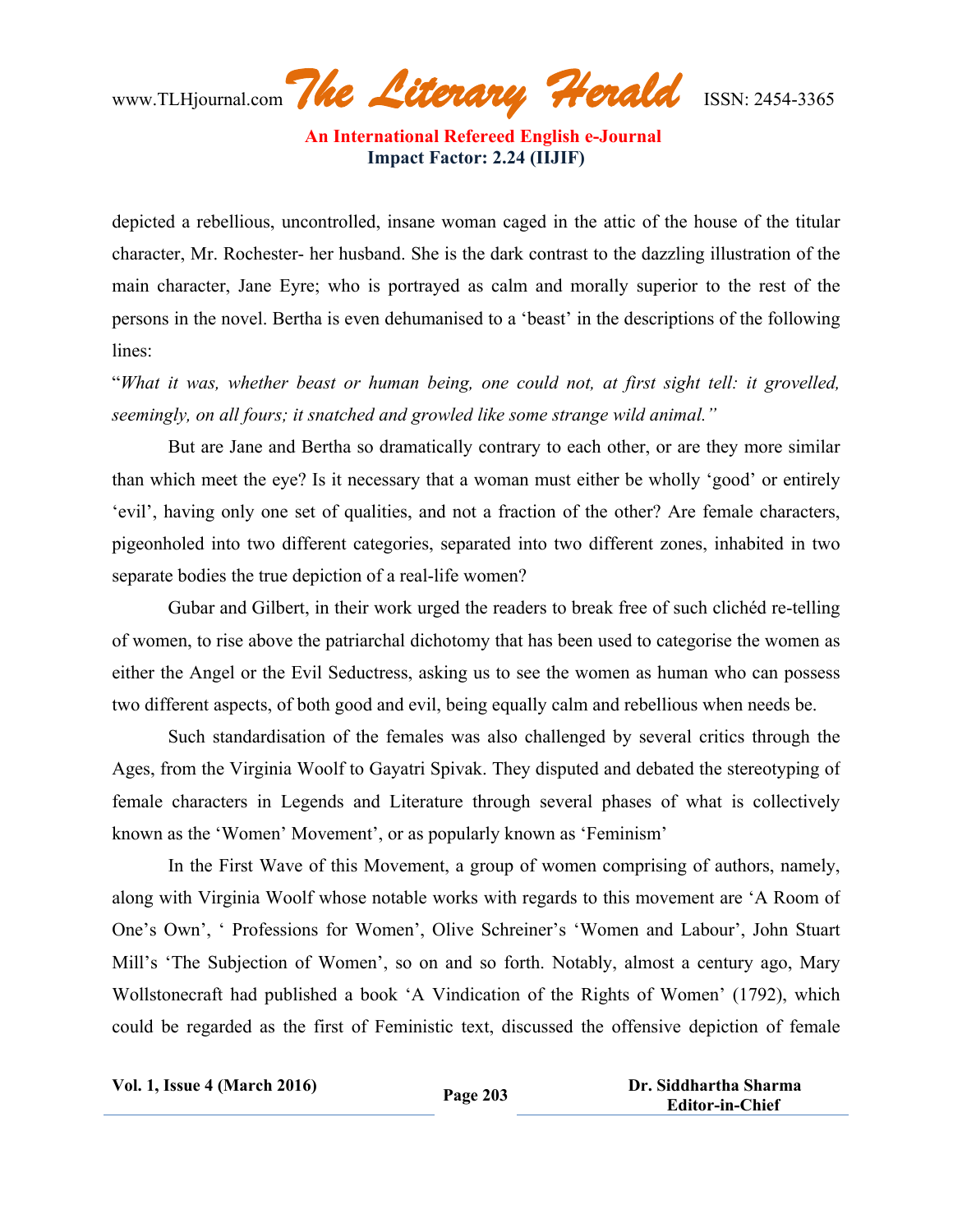www.TLHjournal.com*The Literary Herald*ISSN: 2454-3365

characters in literary works by important writers, such as Pope, Milton and Rousseau. These critics were more combative in their approach.

The feministic literary theory that we study today, though, is not just a spin-off, but a direct consequence of the Second Wave of Feminism. The book, 'Second Sex', penned by Simone de Beauvoir can be attributed to as the starting point of the Second Wave in the 1960s and 70s. Much of our Feministic Literary Theory is designed by the events of the Second Wave, which brought into focus the three major points of the theory- the role of the theory, the nature of language, and the value of psychoanalysis.

The plight of the women was further expounded upon in the famous essay by Gayatri Spivak, 'Can Subaltern Speak?', 1983, where women, in the light of their inhumane treatment in the male-dominated society, were termed as the 'subaltern'- the 'Other'; who remained 'doubly in the shadows' in the society. They were the 'Other', the oppressed section of the society whose voices of protests were silenced upon, time and again by the dominant males in the society who saw the women demanding for equality as a threat to their self-elevated positions in the world. The essay covered almost three centuries of the subcontinent Asia's history, exposing the brutality meted out to the females of every age living through those periods. This essay fused the theory of Feminism with what came to known as the Subaltern Theory post the publication of this essay.

The 1980s saw another form of Feminism, where the theory became more inclusive, in the sense that other literary theory and approaches were combined with this particular Theory in order to gain a better understanding and explication of the female characters in the literary works. Marxism, Structuralism, Post-Structuralism, linguists, and other theories were included in the Feministic analysis done by the critics.

The definition of Feminism cannot be put into a nutshell of a few phrases, or even sentence sentences. The field of Feminism is broad, complex, and often, contradictory. Feminism is not a demand for superiority, but for the equality of women in the category of

| <b>Vol. 1, Issue 4 (March 2016)</b> | Page 204 | Dr. Siddhartha Sharma  |
|-------------------------------------|----------|------------------------|
|                                     |          | <b>Editor-in-Chief</b> |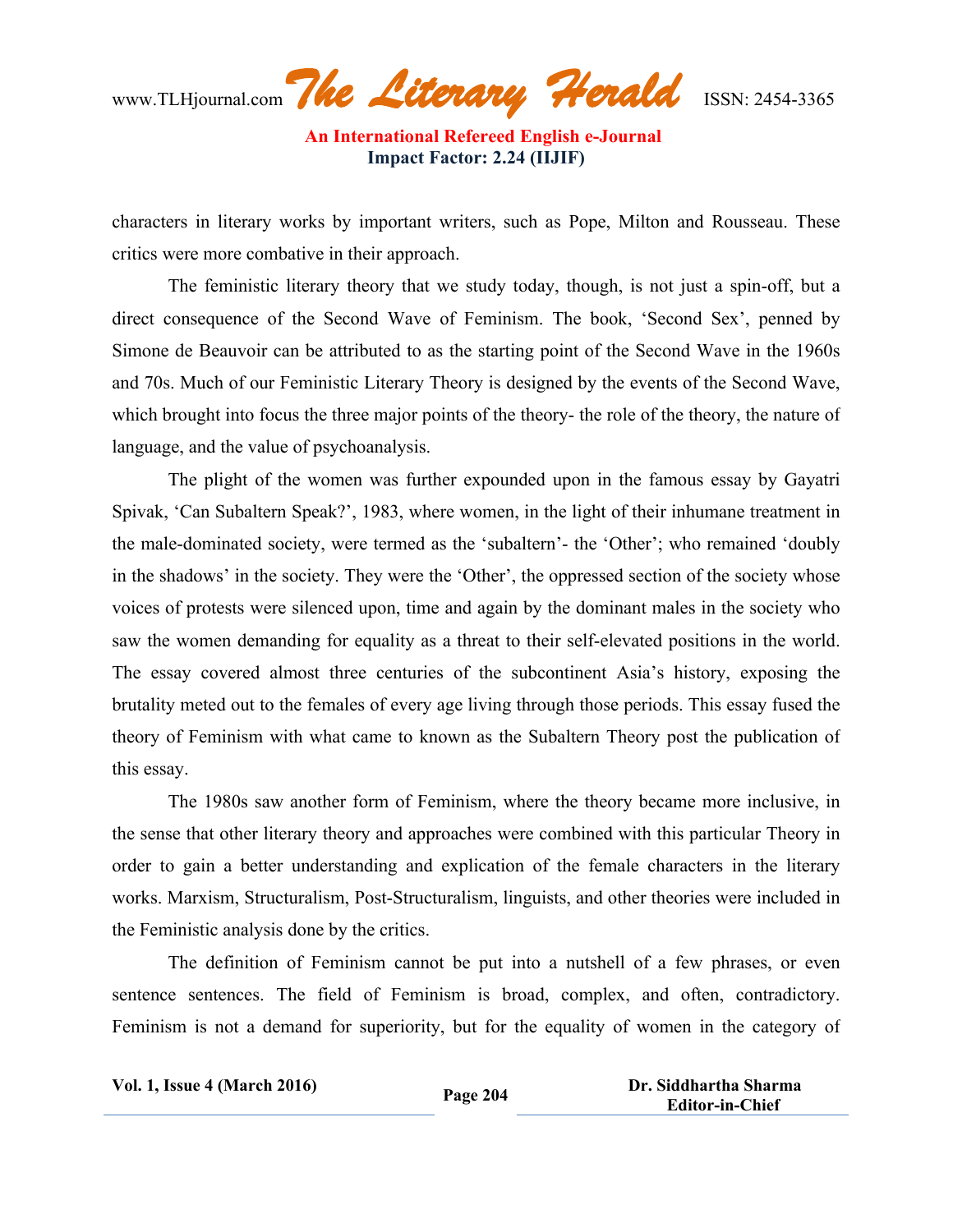www.TLHjournal.com*The Literary Herald*ISSN: 2454-3365

politics, literature, sociality, domestic arenas, amongst others. The work of the Feministic critics is to re-evaluate the literary works, keeping in mind the women's experiences, to correct the gender-bias done in the literary work through the representation of their characters, to unravel the threads of patriarchy and lay bare the manners in which the female section is subjugated, ruthlessly, in this world.

The world, is, still, by and large a male-dominated society. The female authors still have to follow the trend of disguising their names so as to reach a larger portion of readers; the recent example of such tradition was Joanne Rowling of the pop-cult series Harry Potter fame, who, under the pressure from the Producers, had to camouflage her name as J. K. Rowling to brush in the impression that the author was a male. This tradition had been followed for centuries, with some of the authors of the acclaimed literary works publishing under the male pen-name. This behoves the question- had they not changed their names, would their books have been read by as many as it has been, as of now? Isn't the fact that such practises still exist point exposes the treachery and oppression the women have to suffer through, day in and day out, in this society which is, obviously, biased towards a select group of people? These are the aims and works cut out for the Feministic critics, to bridge the gap- the size of the chasm- between the two genders. The world, and the society therein, has long been dominated by a select group since the Age the mankind gained its consciousness about its surroundings. The 'Other' section has been suppressed, oppressed, brutalised- physically and psychologically- by the dominant section. It is time, the flow of the things changed, it is time the 'Other' were seen as equals, as humans. It is time. And, as the quote goes- "No one can stop an idea whose time has come"- Victor Hugo.

## **Works cited**

Austen, Jane- Pride and Prejudice (1813) Austen, Jane- Sense and Sensibility (1811) Beauvoir, de Simone- Second Sex (1949)